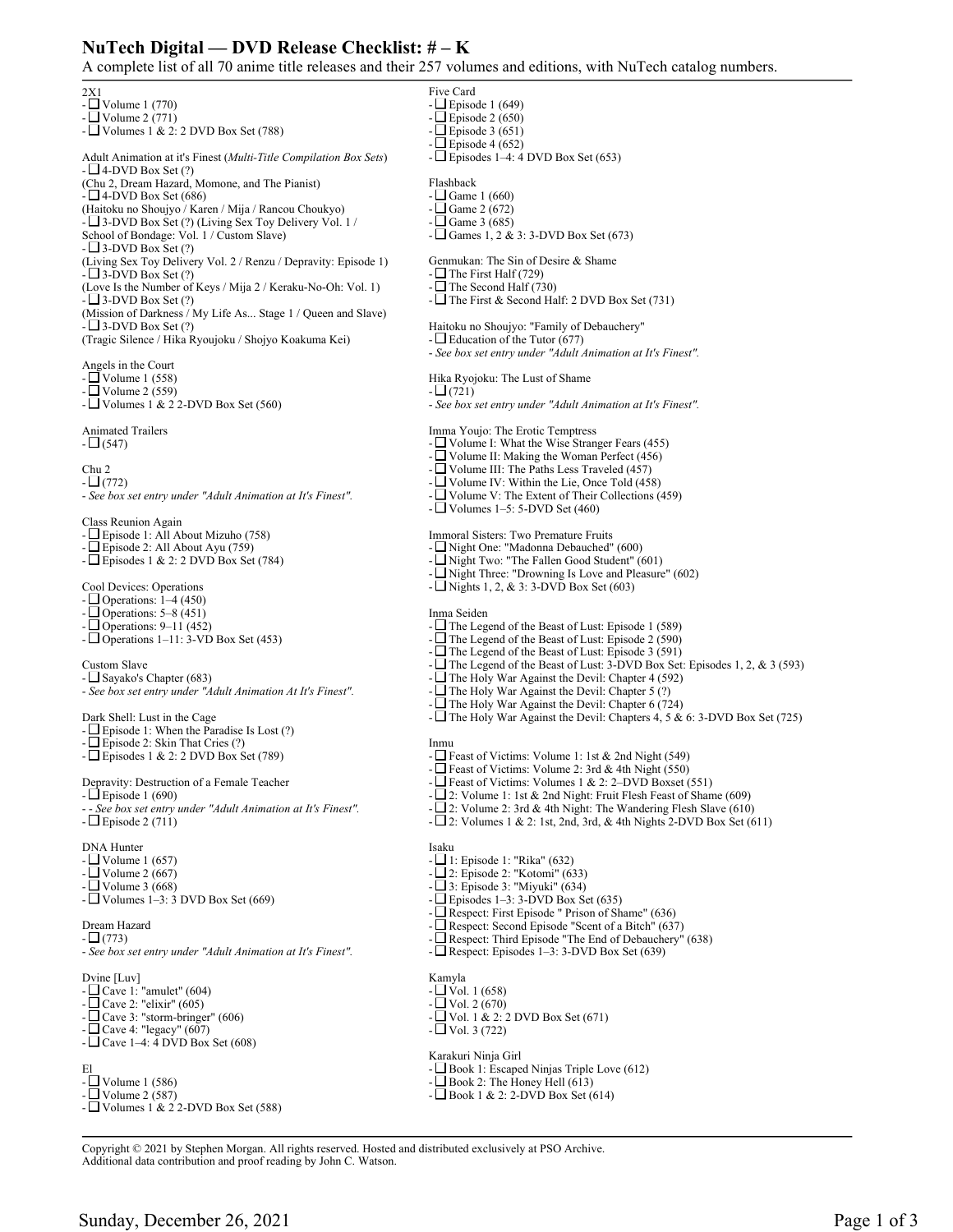## **NuTech Digital — DVD Release Checklist Continued: K – S**

A complete list of all 70 anime title releases and their 257 volumes and editions, with NuTech catalog numbers.

Karen

 $-L$  (674) - *See box set entry under "Adult Animation at It's Finest".*

Kekkai: Report 1: Nature of the Heart - Clinical Interrogation (792)

Keraku-No-Oh: King of Pleasure

- $\Box$  (Volume 1) (689)
- - *See additional box set entry under "Adult Animation at It's Finest".*

 $-\Box$  Volume 2 (717)

 $\Box$  Volume 3 (718) -  $\Box$  Volumes 1–3: 3-DVD Box Set (719)

Koihime

- $\Box$  Volume 1: The Love (565)
- $\Box$  Volume 2: The Princess (566)
- $\Box$  Volumes 1 & 2: 2-DVD Box Set (567)

Kokudo Oh: The Black Eye King

- $-L$  Volume 1 (644)
- $\Box$  Volume 2 (645)
- Volume 3 (646)
- Volume 4 (647)
- $\Box$  Volumes 1–4: 4-DVD Box Set (648)
- Kowaremono Fragile Hearts
- $\Box$  Heaven 1 (661)
- $\Box$  Heaven 2 (662)
- $\Box$  Heaven 1 & 2 (Box Set) (663)

La Blue Girl (*Joint release with Anime 18*)

- $\Box$  Volumes 1 & 2 (DVD 866)
- $\Box$  Volumes 3 & 4 (DVD 867)
- $\Box$  Volumes 5 & 6 (DVD 868)
- Volumes 1–6: 3-DVD Box Set (890)

Leatherman:

- $-$  Volume 1 (678)
- $\Box$  Volume 2 (679)
- $\Box$  Volume 1 & 2: 2–DVD Box Set (680)
- Volume 3 (681)
- Volume 4 (688)
- $\Box$  Volume 1–4: 4-DVD Box Set (699)

Lesbian Ward

- Volume 1 (739)
- Volume 2 (740)
- Volume 1 & 2 (Box Set) (741)

Lingeries

- $-\Box$  Office 1: Sex Slave Alice (732)
- Office 2: Nympho–Slut Chisa (733)
- Office 3: Rena the Sex Slave (734)
- $\Box$  Offices 1–3: 3 DVD Box Set (735)

Living Sex Toy Delivery

- $\Box$  Volume 1: The Boxed Women (692)
- - *See additional box set entry under "Adult Animation at It's Finest".*
- Volume 2: Captured Prisoner's Hell (693)
- - *See additional box set entry under "Adult Animation at It's Finest".*

Copyright © 2021 by Stephen Morgan. All rights reserved. Hosted and distributed exclusively at PSO Archive.

- Volume 3: The Captured Women (694)
- $\Box$  Volumes 1–3: 3 DVD Box Set (695)

Love Is the Number of Keys

- Sex Service Apartments (696)

- *See box set entry under "Adult Animation at It's Finest".*

Luv Wave

-  $\Box$  The 1st Process (624)

- $\Box$  The 2nd Process (625)
- $-L$  The 3rd Process (626)
- $\Box$  The 1st, 2nd & 3rd Process: 3 DVD Box Set (627)

## Ma Ma

- Volume 1 (766)
- Volume 2 (767)
- $\Box$  Volume 1 & Volume 2: 2 DVD Box Set (787)

Additional data contribution and proof reading by John C. Watson.

- Maids in Dream - Episode 1 (776) - Episode 2 (777)
- $\Box$  Episode 1 & 2: 2 DVD Box Set (790)
- Mija
- $\Box$  "Beautiful Demon" (675)
- $-L \supseteq 2$ : "Demon of Lust" (698)
- *See box set entries under "Adult Animation at It's Finest".*

Mission of Darkness  $-$  (557)

- *See box set entry under "Adult Animation at It's Finest".*

Momiji "I'm Not... a Doll."

- Episode 1: Fallen Leaves Off Season (760)
- Episode 2: Young Leaves Change Their Colors (761)
- Episode 3: Young Leaves Awakended (762)
- $-L$  Episode 4: Momiji That Never Falls (763)
- $-\Box$  Episodes 1–4: 4 DVD Box Set (785)
- Momone
- $(769)$
- *See box set entry under "Adult Animation at It's Finest".*

My Life As...

- $\Box$  Stage 1—A Chicken (659)
- *See box set entry under "Adult Animation at It's Finest".*

Princess Memory

- First Half: The Lost Soul of Feelia (756)
- Second Half: Now the souls are one... (757)
- $-\Box$  Both Halves: 2 DVD Box Set (783)
- Pure Mail
- $-\Box$  (Episode 1): Twisted Mind (664)
- Episode 2: Revert To Mine (665)
- $\Box$  Episodes 1 & 2: 2 DVD Box Set (666)
- Queen and Slave

 $-\Box$  Episode 4: (?)

School Of Bondage

School of Darkness  $-\Box$  Episode 1 (640)  $-L$  Episode 2 (641) - Episode 3 (642)

Sunday, December 26, 2021 Page 2 of 3

- $-$  (687) - *See box set entry under "Adult Animation at It's Finest".*
- Rancou Choukyo: Orgy Training
- $\Box (676)$
- *See box set entry under "Adult Animation at It's Finest".*

Renzu: The Distance Between the Two

Romance Is in the Flash of the Sword II

 $- \Box (684)$ 

-  $\Box$  Episode 5: "For the Sake of... Ellis!?" (?)  $-\Box$  Episode 6: "Oh No... Is This the Very Last!?" (?)

- Episode 2: Please Don't Undress Me... (736) Episode 3: Paint the School Red (737) - Episodes 1-3 DVD Box Set (738)

-  $\square$  Episode 1, 2 & 3: 3 DVD Box Set (643)

 $-\Box$  Episodes 4–6: 3–DVD Box Set (782)

- Episode 1: Stolen Purity (691)

- *See box set entry under "Adult Animation at It's Finest".*

 $-L$  Episode 1: "Whaaat?! The Demon Returns?!" (750)  $-L$  Episode 2: "No Way, the God of Darkness!!" (751) - Episode 3: "Oh No, Cursed Song!?" (752)  $\exists$  Episodes 1–3: 3–DVD Box Set (781)

- - *See additional box set entry under "Adult Animation at It's Finest".*